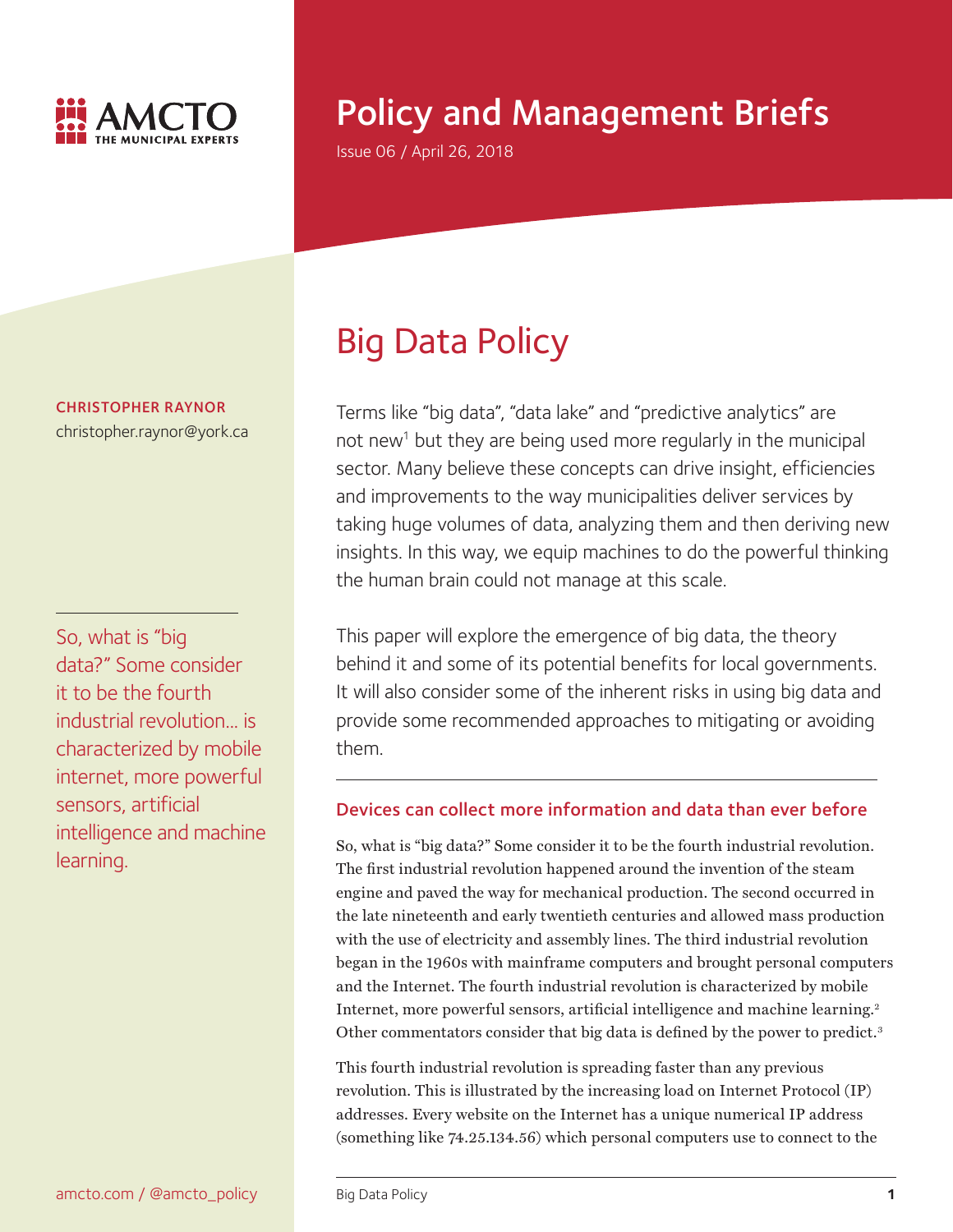#### Issue 06 / April 26, 2018 **Policy and Management Briefs**

#### ABOUT THE AUTHOR

**Christopher Raynor** is the Regional Clerk for The Regional Muncipality of York where he oversees the Council secretariat, Access and Privacy and Information Asset Management programs. He also sits on the Region's Information and Technology Governance Board.

Chris has over 15 years of municipal experience and is very interested in the questions raised by the intersection of people and technology.

computer(s) running a particular website. For usability purposes, a different system is used to translate the IP address into something more understandable. Consequently, users only need to know the address google.com rather than the IP address sitting behind it.

Over time the IP address system has evolved. Until recently IP version 4 was used to accommodate all the websites on the Internet and it did this by providing 4.3 billion unique addresses. However, websites and computers are now not the only things connecting to the World Wide Web. Over the last few years many other physical items have become "smart" and connected. These include phones, tablets, thermostats, cameras, fitness trackers, fridges, watches, electrical outlets, lights, televisions and speakers. All these devices need their own IP addresses. In fact, there are so many devices that IP version 6 was launched allowing for trillions of unique addresses.<sup>4</sup>

These devices are connected to the Internet so they can collect data and store it. For example, a fitness tracker can calculate the number of steps you take in a day, the quality of your sleep, your average heart rate and various other data points depending on how sophisticated the device is. Connected thermostats can track your energy use and analyze how it varies depending on the outside temperature and compare your usage patterns with other users in your area to help you understand how energy efficient you are.

These insights come out of big data analytics. Big data is the sum total of all the data points each of these devices collects but also can include data points from other sources such as apps or social media. However, there is not a single generally accepted definition of big data. It typically means data sets that are so large that they cannot easily be managed or analyzed with traditional software systems. Gartner provided a little more clarity by suggesting that big data is characterized by its volume, variety and velocity.5 In short, we are able to collect and analyze data and information in ever-increasing volumes and speeds and municipalities are investigating ways in which they can reap the benefits of this capability.

# Local governments can use big data analytics to increase efficiency and solve complex problems

The ability to analyze large sets of data enables municipalities to detect patterns and deploy scarce resources towards areas of greatest concern. These patterns would be too difficult for the average person to recognize because they are hidden in such huge volumes of information. However, as computer processing power has grown, and continues to grow, it becomes easier and easier for computers to churn through huge datasets and report what they find.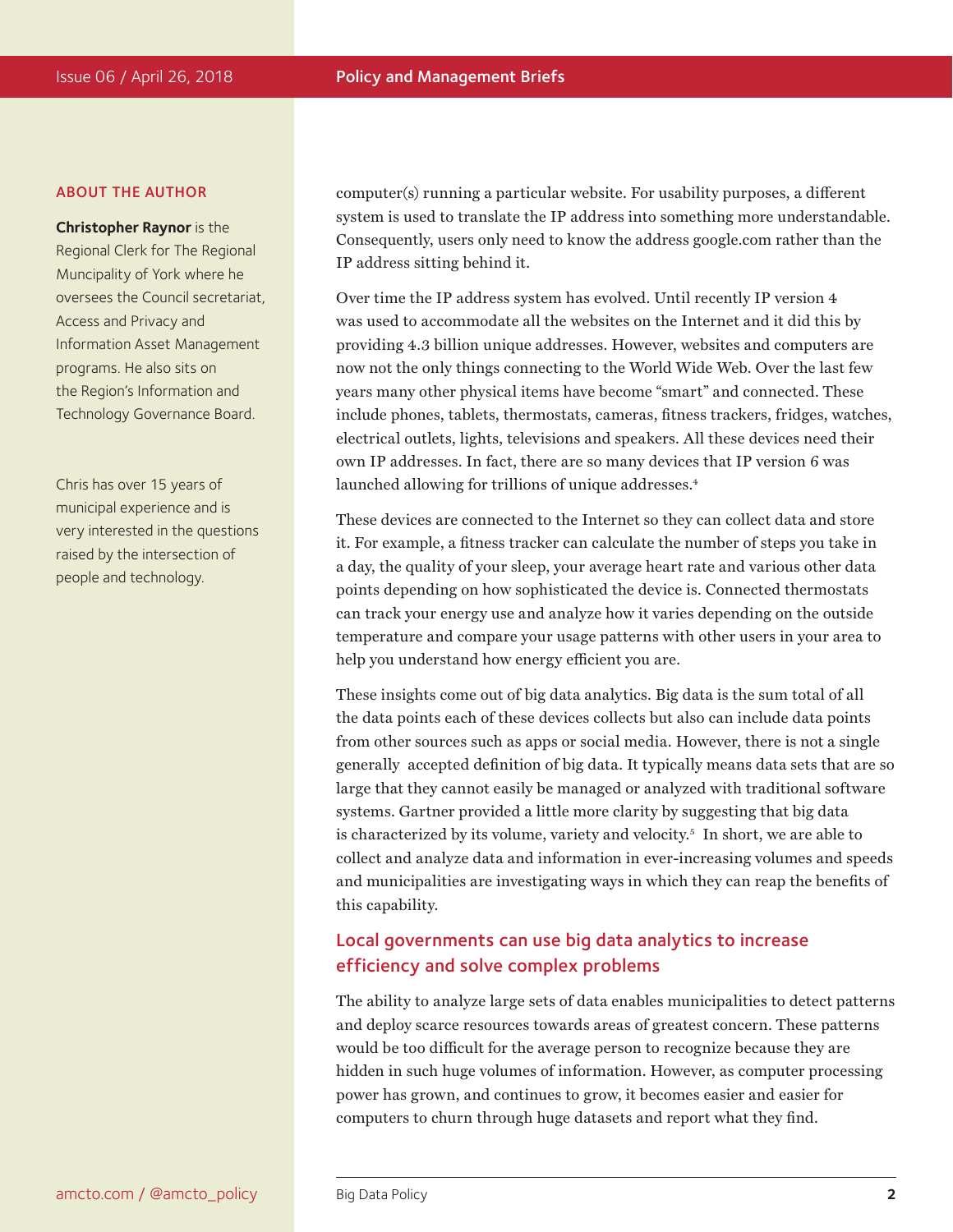This kind of analysis can help inform objective decision-making and reduces the likelihood of "gut" decisions that may feel right but do not deliver the intended results. A simple example could be an analysis of weather patterns using data from the last several decades. Patterns emerging from this analysis could inform the timing and scale of a winter roads maintenance program in any given year. Similarly, analysis of traffic patterns in a municipality could help inform appropriate signal timings or could even help power dynamic timings that shift throughout the day based on real-time traffic data. Chicago's public health inspection program offers a specific example of how data analytics can achieve positive results.

Chicago more than 7,000 "high-risk" food establishments – those where chefs handle raw food. With only 35 inspectors, it was very difficult for the city to comply with legislated inspection requirements so they used data analytics as a means to prioritize inspections. The system uses expected variables such as date since last inspection and number of previous violations but also other, less expected, variables including three day temperature trends, burglaries, sanitation complaints and whether or not an establishment has a tobacco licence. By sending inspectors to establishments recommended by the algorithm, Chicago increased its rate of finding violations by 25 per cent. 3

Data analytics can also help make sense of very complex systems such as the London transport network. Using data collected from the fare payment card, "Oyster," Transport for London staff were able to examine the patterns resulting from ore than four million daily passenger movements around London. As a result they found the transport network comprised many large passenger hubs and they are starting to use that information to develop contingency plans in the event of a major failure on any tube line or elsewhere in the system. 7

These examples show how predictive analytics can improve systems and help focus resources. Assuming the underlying data sets are valid and accurate, then there is no doubt that big data can yield positive results with relatively low risk when applied against "things."

### Using analytics to make people-based decisions requires

#### additional caution

Where big data and predictive analytics become more problematic is when they are applied against people. Machine-based predictive decisions towards people can have wide-ranging impacts both on individuals and society as a whole.

One reason for this is the algorithms on which the analysis is based and how

This kind of analysis can help inform objective decision-making and reduces the likelihood of "gut" decisions that may feel right but do not deliver the intended results.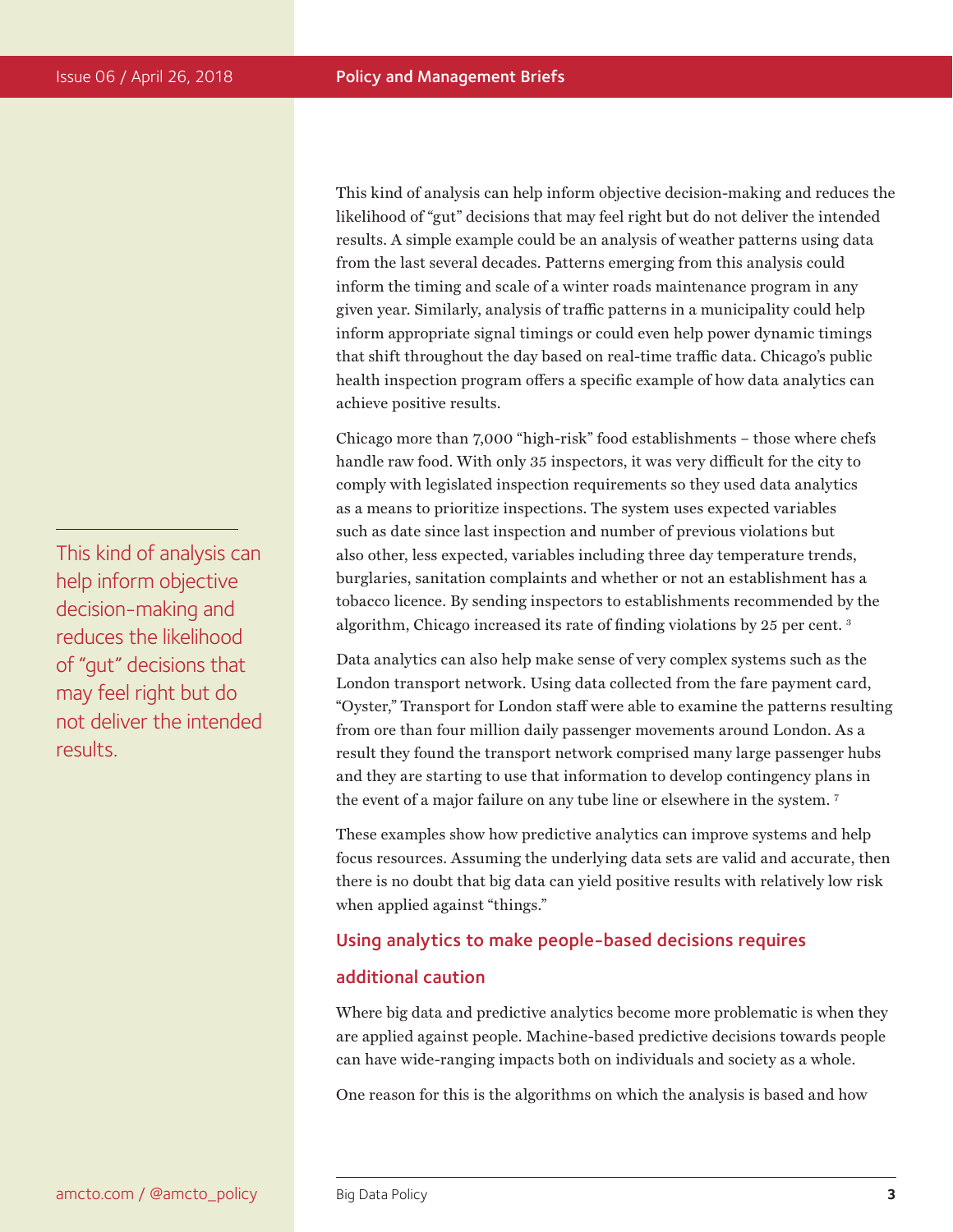those algorithms are designed. Put simply, an algorithm is a step-by-step process for solving a problem. Although they are generally thought of as a computer function, humans use algorithms all the time. For example, my algorithm for buying a new car might be:

- 1. Research new cars
- 2. Test drive a variety of cars
- 3. Buy the fastest car

Somebody else's algorithm for the same outcome could be:

- 1. Research new cars
- 2. Test drive a variety of cars
- 3. Buy the cheapest acceptable car

In data analytics, machines derive their findings based on algorithms designed by humans. While it seems like the human touch might help soften the cold calculations of a computer, it is possible that the human element is contributing to some of the problems.

The example above showed two algorithms with the same outcome – purchasing a new car – but the definition of success was different. One algorithm found the fastest car that was tested and the other found the cheapest. This definition of success is where algorithms can be problematic. Rather than being objective, unimpeachable processes for rendering solid decisions, algorithms can be influenced by a number of factors such as policy direction, profit margins, lobbyists and inherent biases.

For example, machine-based "risk assessments" are used within a number of US jurisdictions to calculate the likelihood of a repeat offence. This score is then used to determine sentencing and probation programs. However, examples of such systems' findings can be alarming.

In one case in Florida, a teenaged girl was caught riding a six-year old boy's scooter down the street. She didn't go too far before discarding it but she was seen and the police were called. She was arrested and charged with burglary and petty theft in the amount of \$80. The previous year in the same area, a man was caught shoplifting approximately \$80 of tools from Home Depot. This man had already served five years in jail for armed robbery. The teenaged girl, on the other hand, had a couple of misdemeanours while a minor. Disturbingly, the risk assessments processed against both people suggested the man was a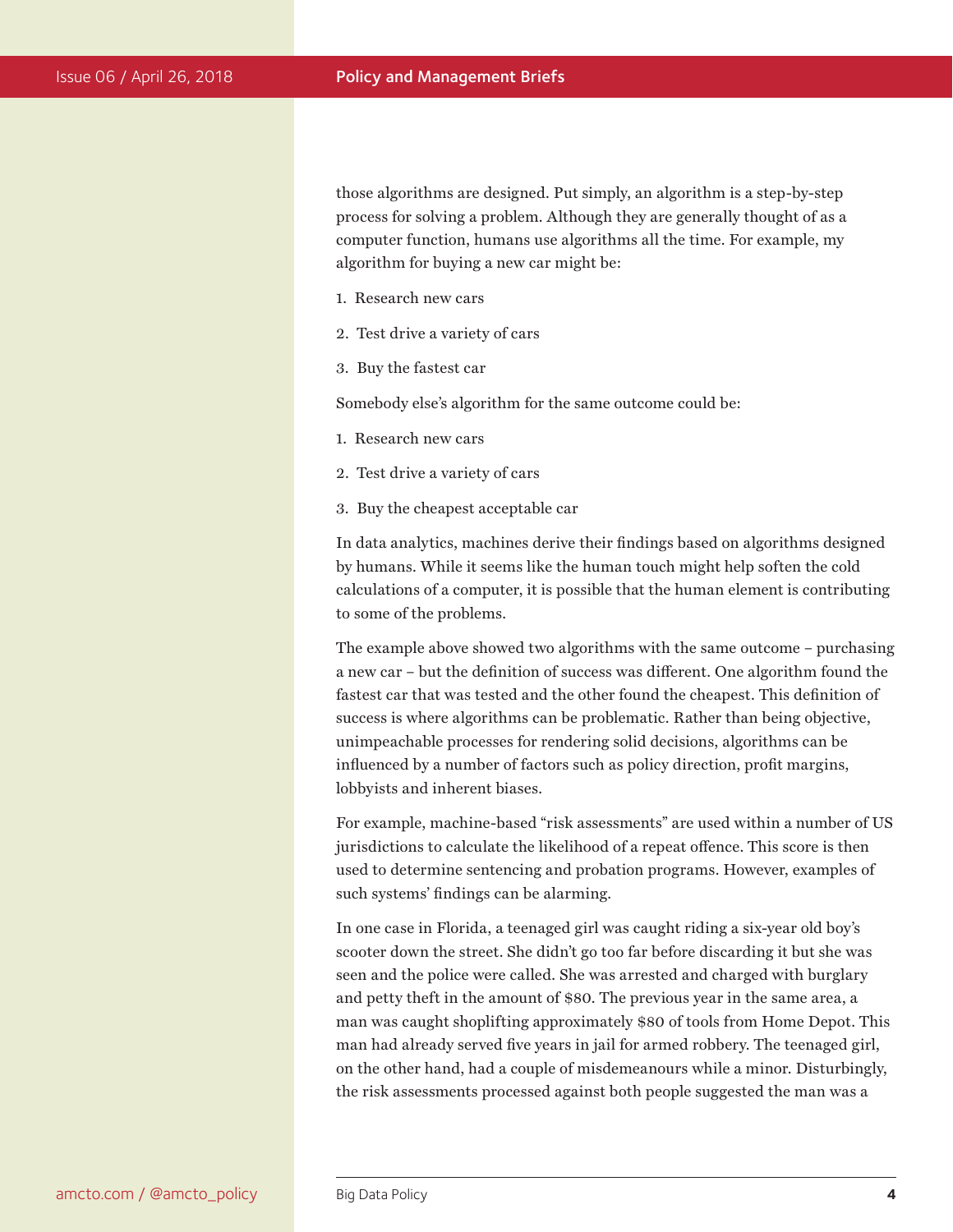low risk offender while the girl was high risk. Was it significant that the man was white and the girl was black? Maybe or maybe not, but due to the opacity of the algorithm it is impossible to know. In any case, within two years, the man was jailed for eight years and the girl had no further offences. This casts doubt on the accuracy of the algorithmic analysis and raises questions about its objectivity.8

A further example of a faulty or ineffectively-designed algorithm involves the sensitive issue of child abuse. The Illinois Department of Children and Family Services (DCFS) used an algorithm to predict cases of child abuse in the state. It worked by mining DCFS and assigning a risk score to children.

More than 4,000 children were assigned a risk score of 90+, with 369 under ge nine receiving a 100 per cent chance of death or serious injury within the next two years. Unfortunately, at least two children were found dead despite multiple DCFS mistreatment investigations and neither was flagged by the algorithm. Consequently, the system is being discontinued because the predictive analytics "didn't seem to be predicting much."9

The problem is exacerbated because many of the algorithms in play today are proprietary and therefore closed systems. Northpointe designed the algorithm used in the Florida case and Northpointe is a for-profit company that does not reveal its methodology.10

Since it is unclear what factors are considered in the risk assessment, their weighting and the accuracy of the underlying data it is difficult to objectively assess how well constructed the algorithm actually is. In fact it might contain a fundamental flaw but few people would ever know. The algorithm may continue erroneously impacting lives in significant ways for several years before such a flaw is detected. This was exactly the case in Illinois where the Chicago Tribune unearthed a significant number of data entry errors as well as design failures, meaning there were no linkages between cases involving siblings or investigations into different adults in the same house.<sup>11</sup>

Even if the algorithm is well designed, it is not always clear how it is rendering its decisions. Maybe its use of historical data is perpetuating a faulty status quo or perhaps it is discarding employment candidates based on predictive behaviours that are not especially important to the hiring organization but that are important to the algorithm. These dangers are why Cathy O'Neil refers to algorithms as "weapons of math destruction".12

# Increased understanding of data and analytics supports better

Even if the algorithm is well designed, it is not always clear how it is rendering its decisions.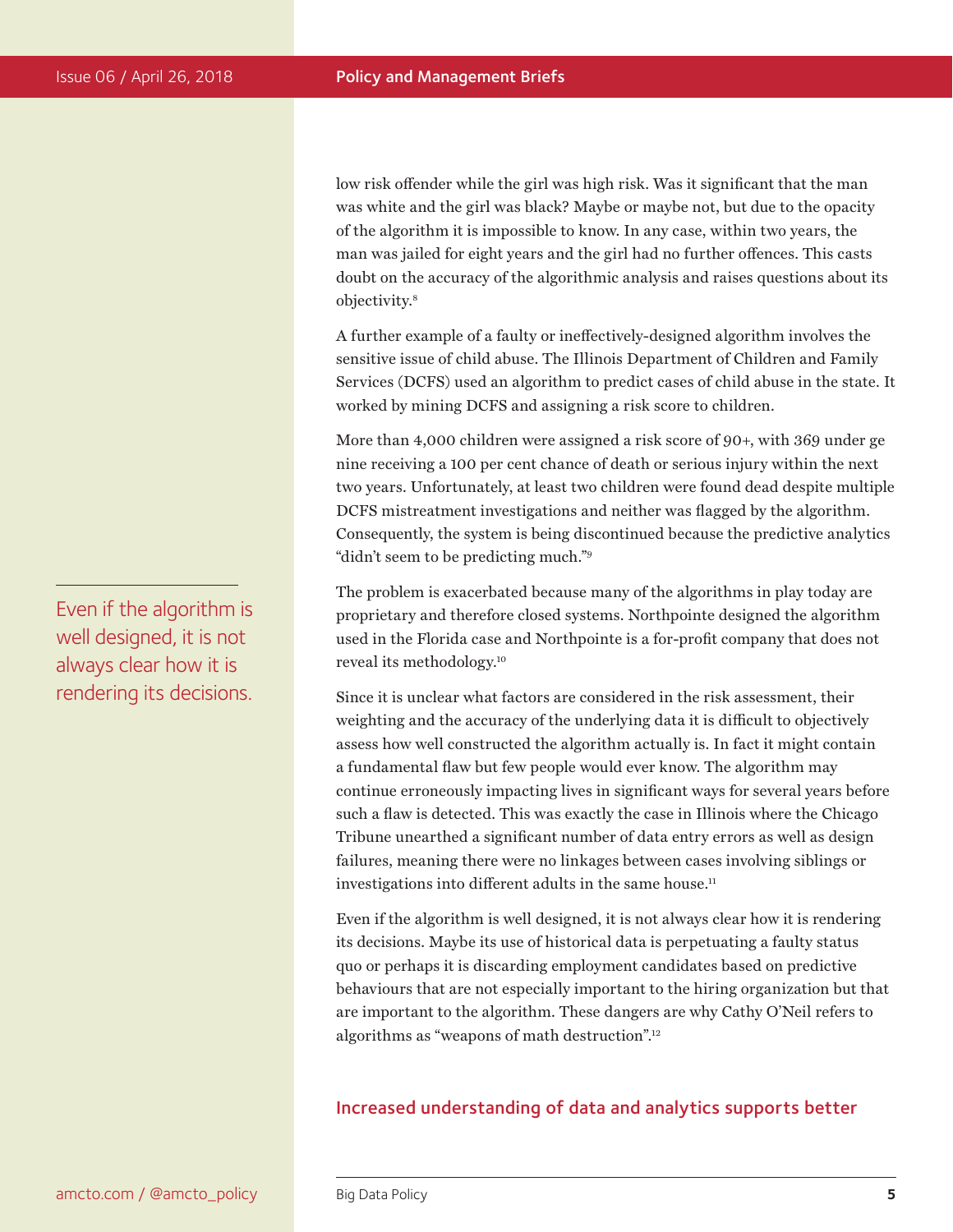#### decision-making

Municipalities need to be careful that they apply critical thinking to big data analysis. Simply assuming that the analysis is always right can have significant impacts on individuals' lives, such as the young girl from Florida or the families in Illinois.

To conduct this critical thinking, municipalities need the right people in place. Staff tasked with using the decisions and recommendations surfaced through big data analytics have to be able to understand them. Unfortunately, the Corporate Executive Board (now Gartner) cautioned "there's an odds-on chance that someone in your organization is making a poor decision on the basis of information that was enormously expensive to collect."13

The Board's research suggested organizations tend to quickly hire a few data analytics experts and expect that expertise will trickle down through the organization. They found this trickle down rarely happens and as a result, the rest of the organization is unable to render good decisions based on data analysis. The Board suggested that organizations are made up of "visceral decision makers" who ignore data and go with their gut, "unquestioning empiricists" who only trust analysis and data and "informed skeptics" who apply judgement to the analysis. After noting that organizations should develop more informed skeptics, the Board indicated that only 38 per cent of workers and 50 per cent of senior managers fit into this category.14

I have already highlighted some inherent risks of using predictive analytics on people. The problem becomes a lot worse when we consider that decisionmakers may not even be able to properly interpret results. The error of assuming correlation equals causation is possible in even the simplest of analyses and becomes more likely in complex situations where analysts have not been properly trained. When these analysts are charged with making sometimes life-changing decisions about people, municipalities should be taking steps to ensure the right people are making these decisions.

Again, the Illinois DCFS case illustrates this. The system took DCFS's daily data dumps and converted them into "real time" risk scores. The company that designed the algorithm states that front line staff should never see these scores but they should instead be analyzed by supervisors who have received training and can prioritize appropriately. However, this was not happening and front line workers were understandably disturbed to receive alerts that "the two youngest children, ages one year and our years have been assigned a 99 per cent probability by the Eckerd Rapid Safety Feedback metrics of serious harm or death in the next two years."15

...Organizations tend to quickly hire a few data analytics experts and expect that expertise will trickle down through the organization... this trickle down rarely happens...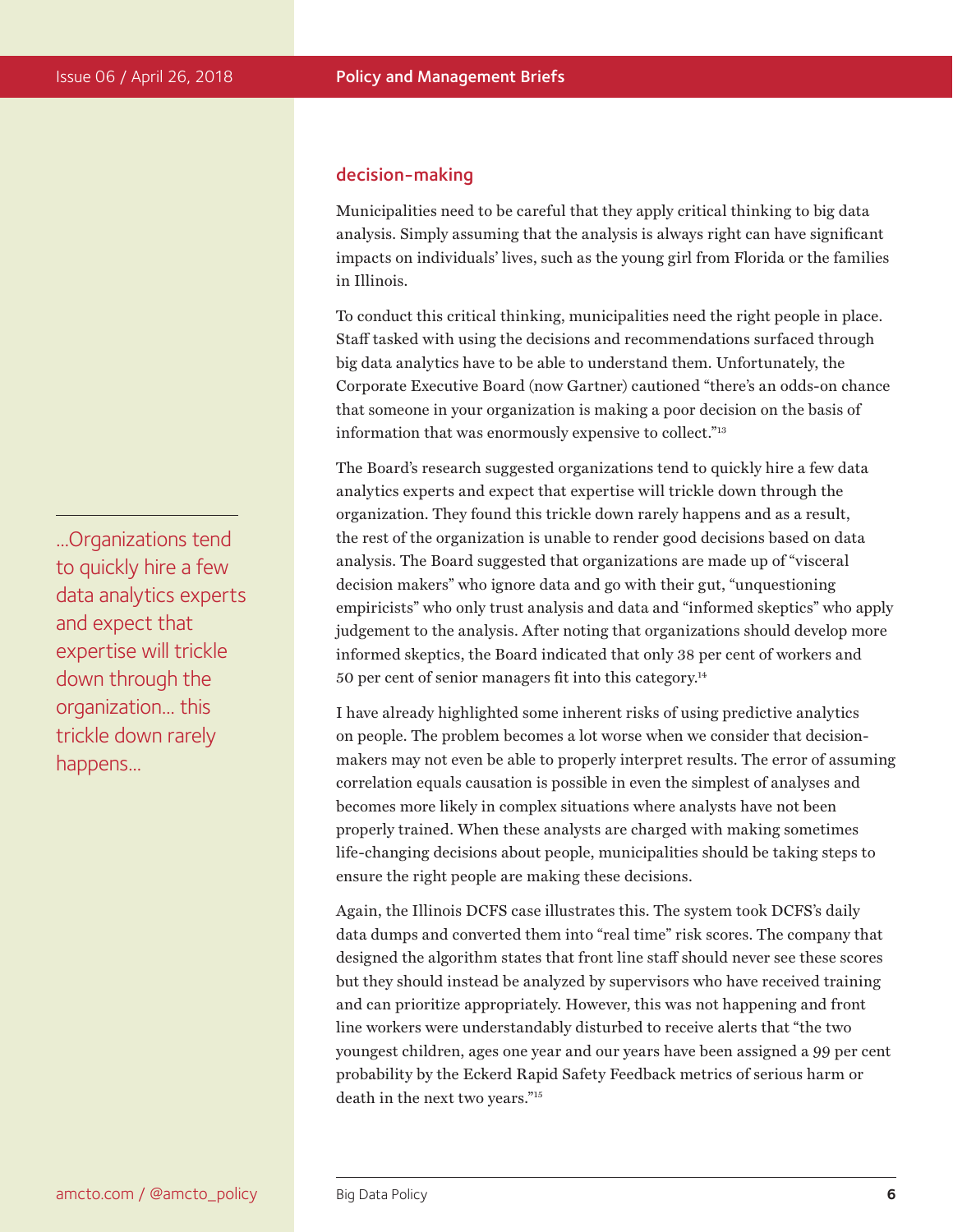Municipalities can tap into data science expertise through partnerships with universities. The Regional Muncipality of York has developed ties with the Schulich School of Business by hosting events and providing co-op opportunities to students. This raises the profile of York Region as a potential employer following graduation and also benefits the Region by providing shortterm data analytics expertise, relatively cheaply.

However, raw data science expertise needs to be tempered with a good knowledge of municipal business and client needs. This is where the informed skeptics come in. They can help data scientists understand operational realities and explain any contextual anomalies that may otherwise be discarded by the data scientist. This kind of close partnership helps to ensure algorithms are designed to meet the needs of both the municipality and the residents it serves.

Municipalities also need to make sure that the datasets they use are fit for purpose. Big data analysis is only as good as its inputs, so if inaccurate data is fed in, inaccurate findings will come out. This is problematic for municipalities because they tend to collect information in silos.

This is partly because privacy legislation makes it somewhat difficult to share information internally but also because municipalities tend to collect specific information for specific services. As municipalities seek to combine more and more of these data sets, they will need to consider the contexts in which each was collected so that the right elements are used to derive insights.

In The Regional Muncipality of York, a simple example is population data. The Long Range Planning team collects census information to provide the most accurate population counts. However, census information is only available at certain points in time. Consequently, other areas in the Region might have to use forecasted provincial growth plan numbers to calculate development charge bylaws. If these two types of population data get combined with many other datasets, it can cause confusion on which one should be used for other analytics purposes.

The problem gets more complicated when discrete business units share data. For example, Community and Health Services data could be combined with Transportation Services data to see what correlations there are between different transportation options and community well-being. However, because these datasets have been collected separately there are likely few, if any, staff who properly understand both datasets and so it would be easy to mistakenly apply a data element to an algorithm thinking it meant one thing when in fact it meant another.

Municipalities also need to make sure that the datasets they use are fit for purpose. Big data analysis is only as good as its inputs so if inaccurate data is fed in, inaccurate findings will come out.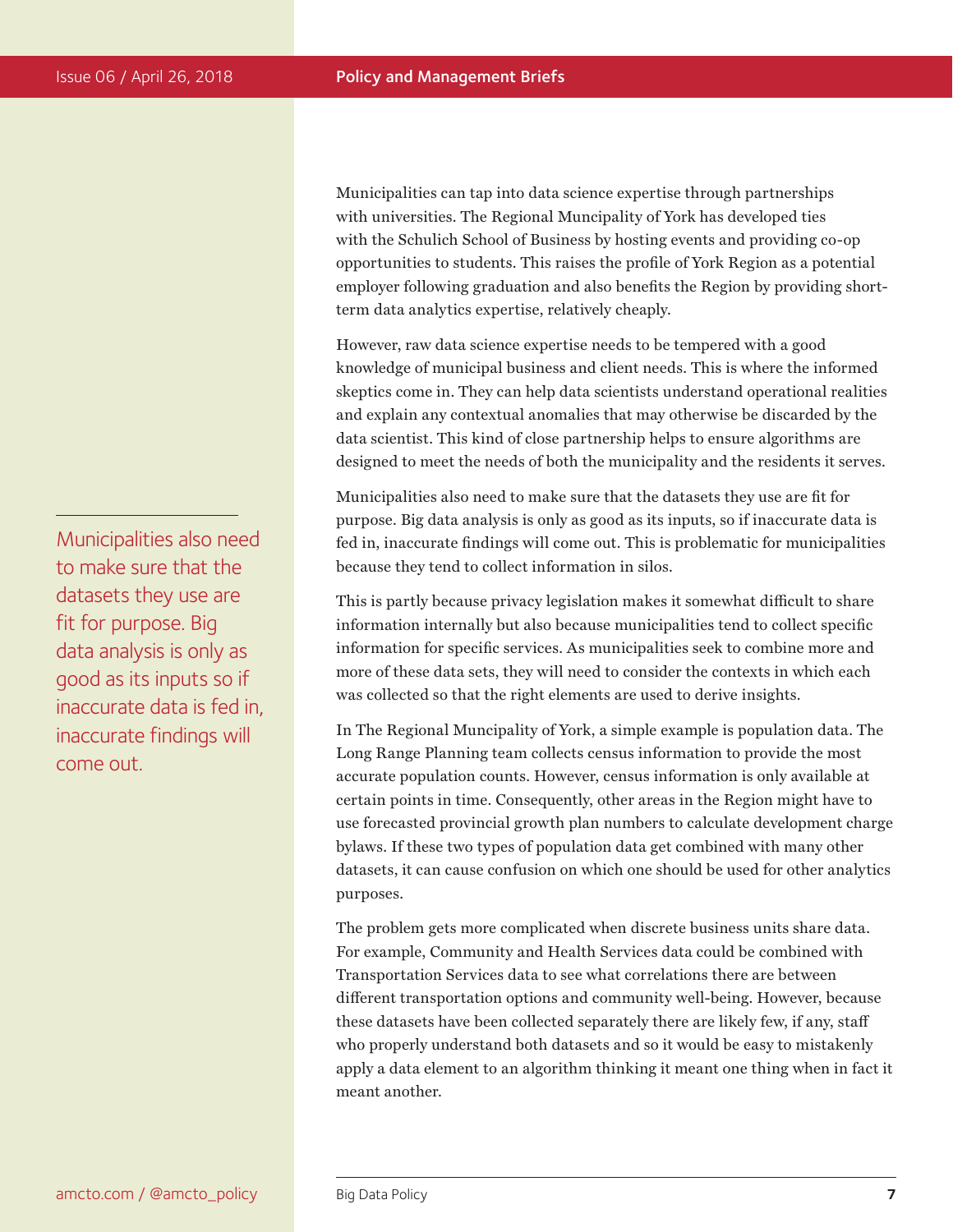These issues can be addressed through data and information governance. A governance framework sets standards and expectations around who is responsible for maintaining a particular dataset to ensure it is accurate and up-to-date. It also creates standards about what metadata – basically the information used to describe each data element – should be collected so that data elements are understandable to othersm and it is clear which data elements are considered to be the recognized source of truth for, say, population counts. Data governance might also provide that completed algorithms are subjected to the equivalent of a peer review to ensure they are fit for purpose.

The Regional Muncipality of York is starting to establish this kind of governance framework but it is challenging because it represents a significant culture shift.

## An ethics-based approach can mitigate privacy concerns

Big data analytics also raises some larger questions around privacy. Privacy legislation, at least in Ontario, is ill-suited to manage issues around big data. The Municipal Freedom of Information and Protection Act (MFIPPA) is ore than 20 years old and did not contemplate the current information ecosystem. MFIPPA's reliance on consent or consistent use as a means to facilitate municipal use of personal information is actually a weakness.

It's common knowledge that almost every interaction with a company or website involves the collection of small or large amounts of personal information. We willingly provide that information in return for free use of services we value such as Facebook, Twitter and the Google suite of products. Rarely do we read the small print of the privacy policies and so we have little understanding of what we have consented to. The same applies to municipal small print.

For example, many municipalities have adopted call centres using customer relationship management software to track calls and outcomes. While this generally provides a higher level of service to resident,s imagine a resident's surprise when, upon calling for bus route information, the customer service person asks them if they need any further follow up regarding their appointment at a sexual health clinic two weeks earlier! That resident may have "consented" to their information being shared but they might not have understood the implications about who would see what information.

That is a straightforward example but consent issues become more complex once large numbers of datasets are aggregated. It becomes very difficult to either track consent or withdraw consent fully or in part. It is also harder to draw a connection between the original purpose of collection and the evolving uses.

Privacy legislation, at least in Ontario, is ill-suited to manage issues around big data. MFIPPA ismore than 20 years old and did not contemplate the current information ecosystem.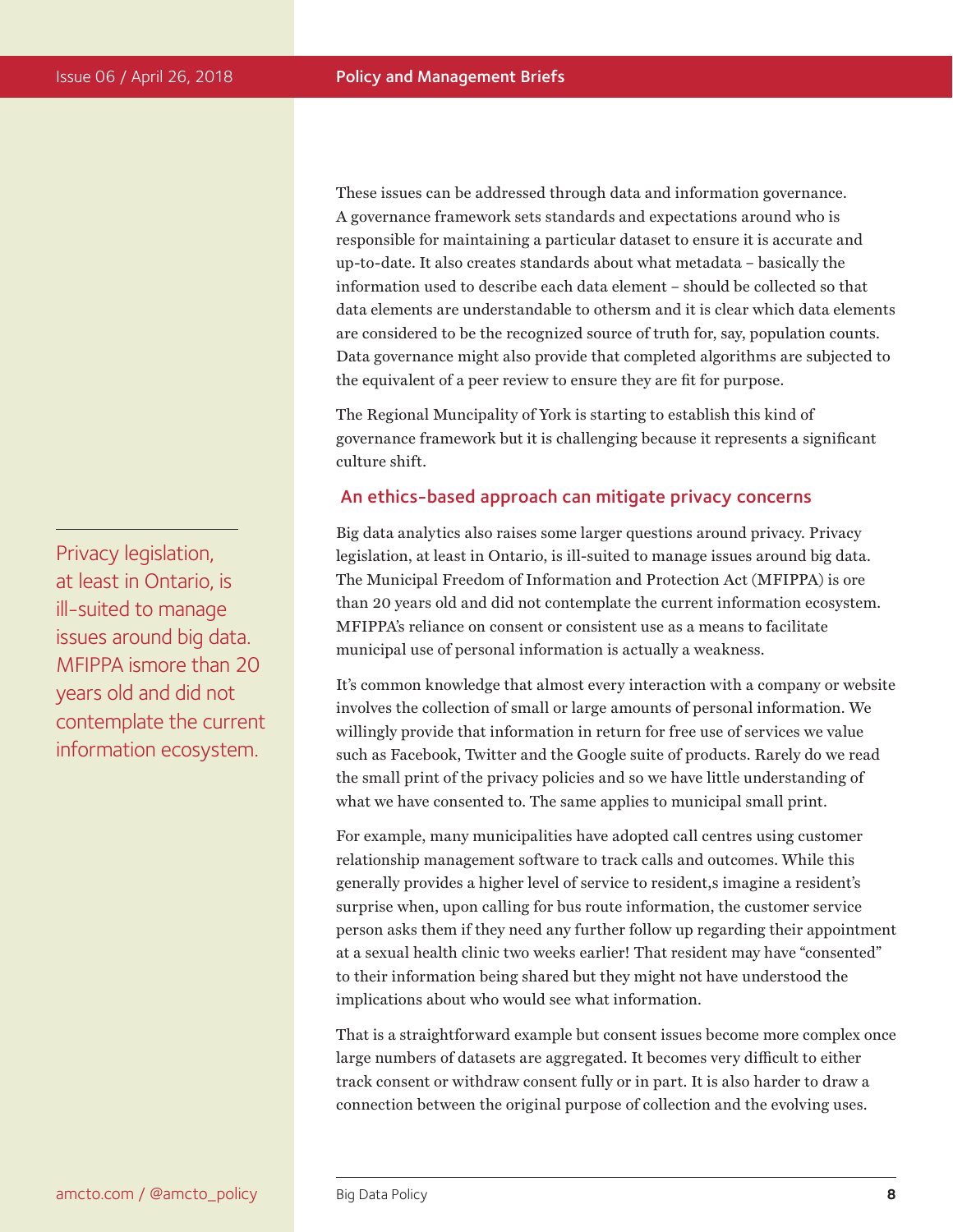Furthermore, in many cases, individuals have no choice on where or how they access government services and so they really have no choice but to consent.

The Municipal Freedom of Information and Protection Act completely fails to address the situation where predictive analytics uses anonymized datasets. Since personal information has often been stripped out of the actual datasets, MFIPPA would not apply and there is no privacy issue from a legislative standpoint. However, the outcome of the analytics on those datasets can affect people as has already been discussed. This is a privacy issue that MFIPPA does not recognize.

For this reason, some people have called for a code of ethics around big data. One proposed framework is based on the following principles:

- 1. Clarity on practices be open about what you are doing and when
- 2. Simplicity of settings make it easy for people to adjust their preferences
- 3. Privacy by design build in privacy protections early and make them the default
- 4. Exchange of value ensure people see the benefits of sharing personal information $16$

These principles are a good start in terms of managing relationships with users and clients. They allow individuals to retain control of their personal information and should help maintain trustful relationships with municipalities. They can also help municipalities consider the right thing to do. Sometimes, just because you can do something doesn't mean that you should.

This type of approach is supported by Ontario's Information and Privacy Commissioner. The Commissioner's Big Data Guidelines<sup>17</sup> from 2017 highlighted that big data analytics may be negatively impacted by poor data quality, biased datasets, discriminatory factors and spurious correlations. The guidelines emphasize the need for openness from the outset of a project. Other suggestions, such as consultation with the public and civil society organizations, are useful as a way for municipalities to "peer review" their proposals to ensure they meet the proposed goals in an ethical way.

Another way that municipalities can mitigate the privacy risks of big data is through Privacy Impact Assessments (PIA)<sup>18</sup>. This tool can help to evaluate risks associated with a big data project or system. A good PIA will examine the project conceptually to understand the desired outcomes and measure the reward of those outcomes against the potential risks of going ahead.

MFIPPA completely fails to address the situation where predictive analytics uses anonymized data sets.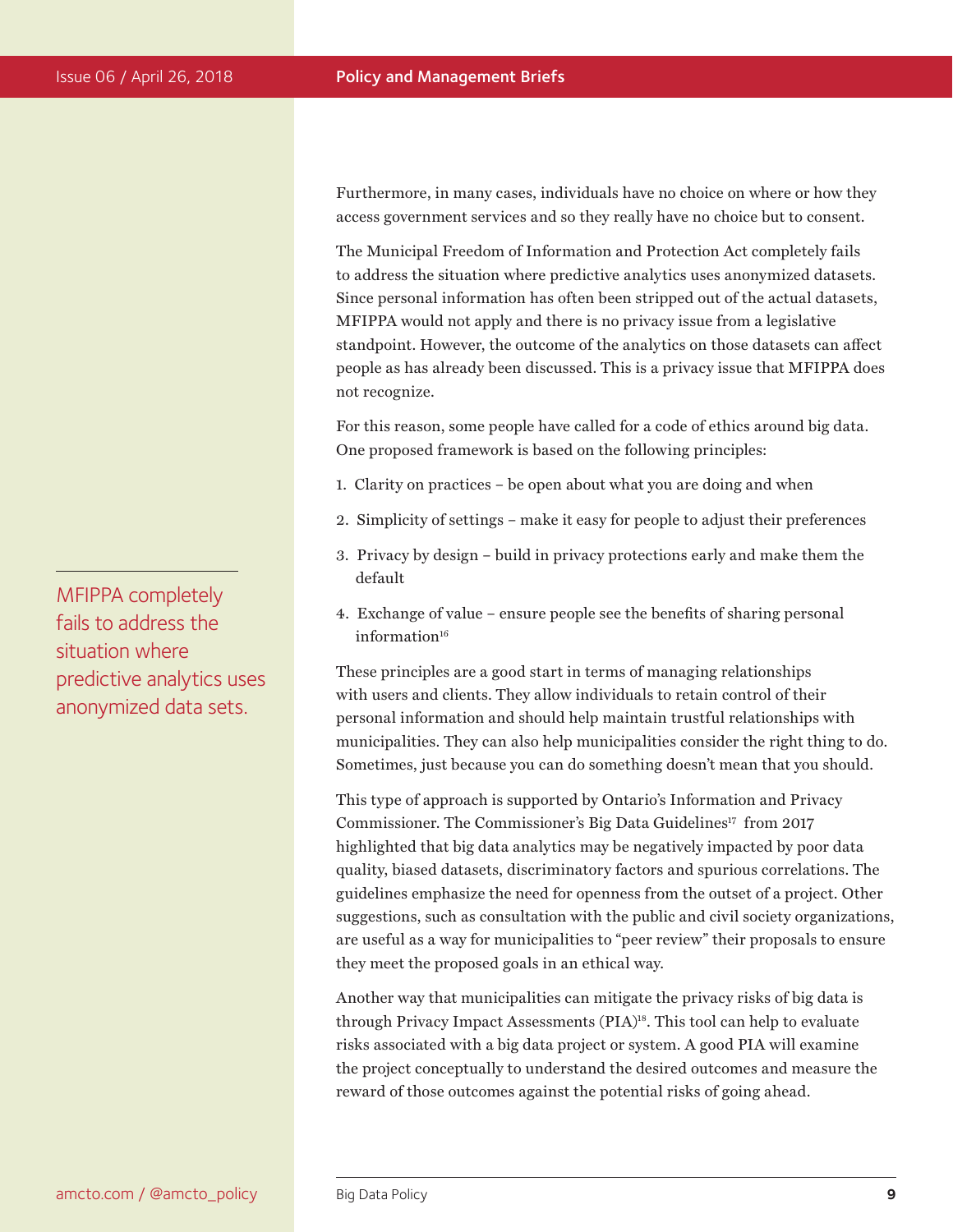### Conclusion

Big data and predictive analytics can provide tremendous insight and sometimes at very low risk. For this reason, they are tools that municipalities should investigate and apply where appropriate. However, municipalities should be cautious when they consider these tools as part of any human services programs. Datasets should be carefully studied to ensure they are accurate and that the analysts using them are properly trained. This training should extend to the ethical considerations of the data analysis and not just the analysis itself.

Most importantly, municipalities should give weight to the ethical implications of a project. Don't ask whether the law allows it. Instead ask: what is the *right* thing to do? ■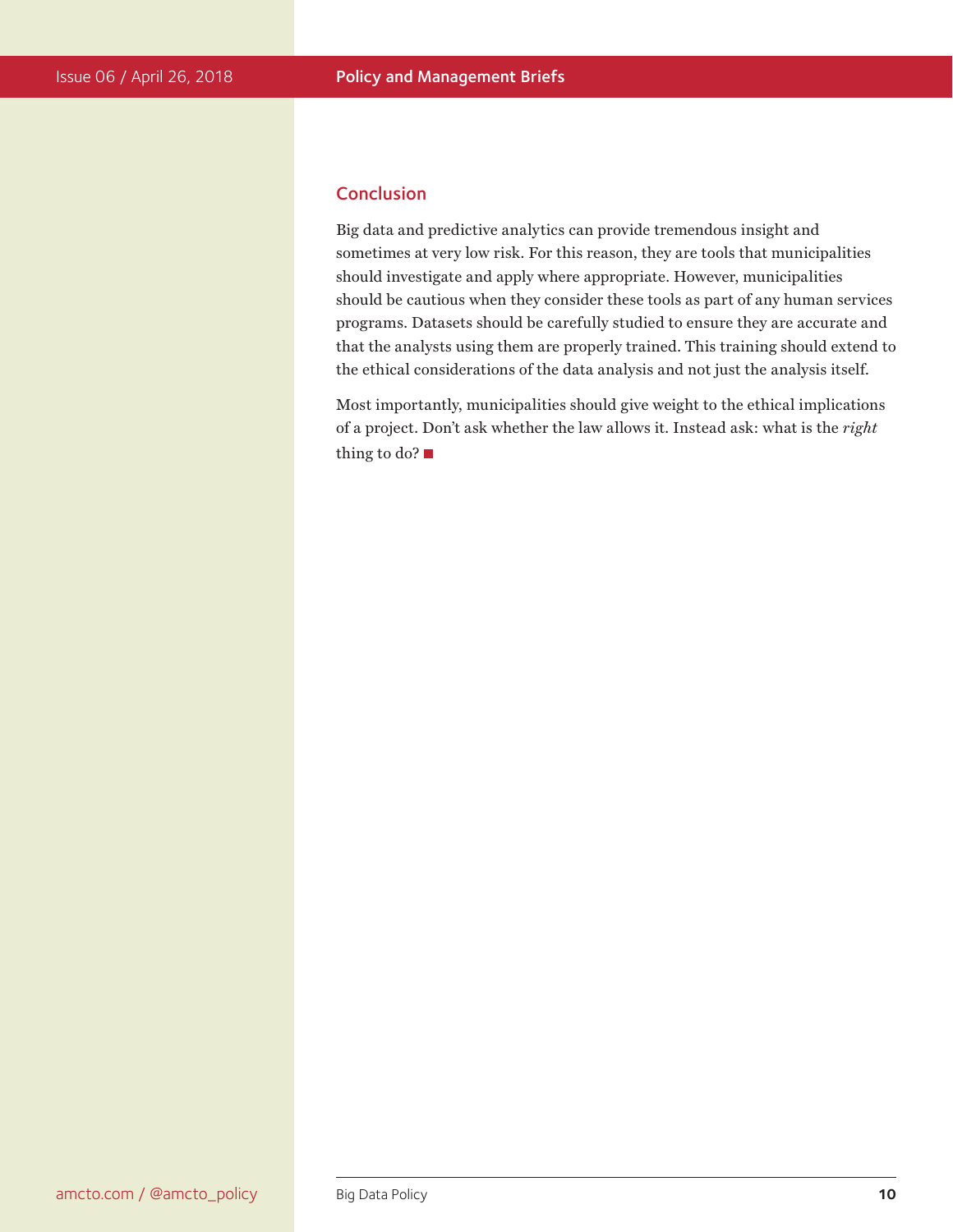#### NOTES

- 1. John Mashey, presentation to Usenix '99, dated April 25, 1998 [http://static. usenix.org/event/usenix99/invited\_talks/mashey.pdf] Retrieved September 14, 2017
- 2. The Fourth Industrial Revolution, Klaus Schwab, World Economic Forum, 2016
- 3. Big Data Ethics, Neil Richards and Jonathan King, Wake Forest Law Review, Vol 49, page 393
- 4. Why is IP version 6 important for internet users? https://www.lifewire.com/whyis-ipv6-important-to-internet-users-2483451. Retrieved September 23, 2017
- 5. http://www.gartner.com/newsroom/id/1731916 dated June 27, 2011. Retrieved September 14, 2017
- 6. Up to Code? An algorithm is helping Chicago health officials predict restaurant safety violations http://www.pbs.org/newshour/bb/chicago-revamps-restaurantinspections-by-tapping-into-social-media/ Retrieved October 2, 2017
- 7. UCL Engineering Oyster gives up pearls https://www.youtube.com/watch?time\_ continue=103&v=9sAugcb2Qj4 Retrieved October 2, 2017
- 8. Machine bias https://www.propublica.org/article/machine-bias-risk-assessmentsin-criminal-sentencing Retrieved October 20, 2017
- 9. Data Mining Program designed to predict child abuse proves to be unreliable, DCFS says, Chicago Tribune, December 6, 2017 [http://www.chicagotribune.com/news/ watchdog/ct-dcfs-eckerd-met-20171206-story.html] Retrieved, December 7, 2017
- 10. See Note 8
- 11. See Note 9
- 12. https://www.ted.com/talks/cathy\_o\_neil\_the\_era\_of\_blind\_faith\_in\_big\_ data\_must\_end?utm\_source=newsletter\_daily&utm\_campaign=daily&utm\_ medium=email&utm\_content=image\_\_2017-08-22
- 13. Good data won't guarantee good decisions https://hbr.org/2012/04/good-datawont-guarantee-good-decisions Retrieved October 20, 2017
- 14. Ibid
- 15. See Note 9